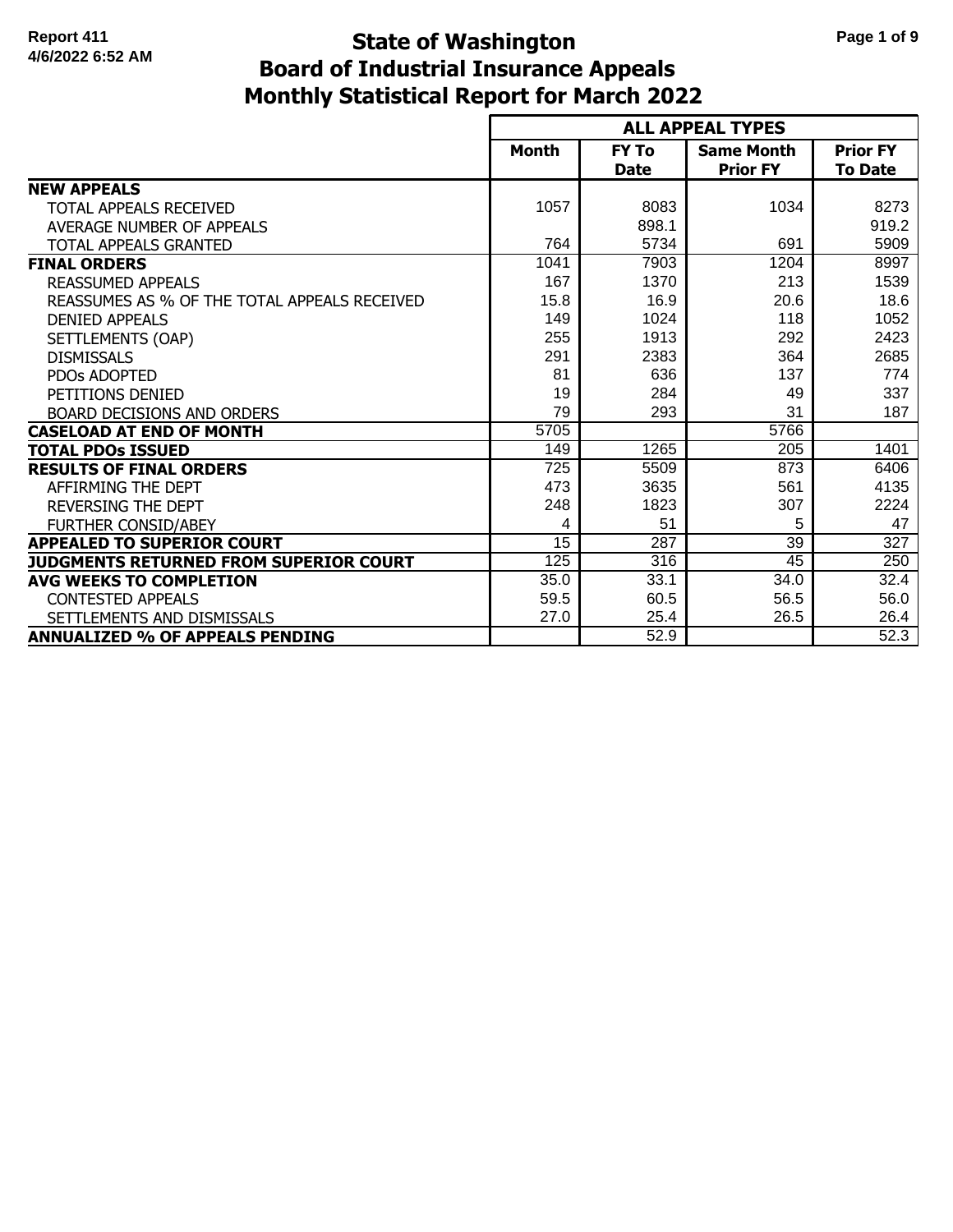#### **Monthly Statistical Report for March 2022 State of Washington Page 2 of 9 Board of Industrial Insurance Appeals**

|                            |              | <b>INDUSTRIAL INSURANCE APPEALS (EXCLUDES</b> |                                      |                                   |  |
|----------------------------|--------------|-----------------------------------------------|--------------------------------------|-----------------------------------|--|
|                            |              |                                               | <b>FIRM APPEALS)</b>                 |                                   |  |
|                            | <b>Month</b> | <b>FY To</b><br><b>Date</b>                   | <b>Same Month</b><br><b>Prior FY</b> | <b>Prior FY</b><br><b>To Date</b> |  |
| <b>NEW APPEALS</b>         |              |                                               |                                      |                                   |  |
| TOTAL APPEALS RECEIVED     | 1015         | 7716                                          | 983                                  | 7984                              |  |
| SELF-INSURED APPEALS       | 174          | 1290                                          | 163                                  | 1422                              |  |
| <b>STATE FUND APPEALS</b>  | 841          | 6426                                          | 820                                  | 6562                              |  |
| AVERAGE NUMBER OF APPEALS  |              | 857.3                                         |                                      | 887.1                             |  |
| SELF-INSURED APPEALS       |              | 143                                           |                                      | 158                               |  |
| <b>STATE FUND APPEALS</b>  |              | 714                                           |                                      | 729                               |  |
| TOTAL APPEALS BY EMPLOYER  | 115          | 916                                           | 115                                  | 990                               |  |
| SELF-INSURED APPEALS       | 39           | 234                                           | 16                                   | 261                               |  |
| <b>STATE FUND APPEALS</b>  | 76           | 682                                           | 99                                   | 729                               |  |
| TOTAL APPEALS GRANTED      | 727          | 5459                                          | 654                                  | 5691                              |  |
| SELF-INSURED APPEALS       | 140          | 1080                                          | 135                                  | 1193                              |  |
| <b>STATE FUND APPEALS</b>  | 587          | 4379                                          | 519                                  | 4498                              |  |
| <b>FINAL ORDERS</b>        | 999          | 7564                                          | 1163                                 | 8706                              |  |
| <b>REASSUMED APPEALS</b>   | 164          | 1349                                          | 208                                  | 1517                              |  |
| SELF-INSURED APPEALS       | 8            | 83                                            | 12                                   | 113                               |  |
| <b>STATE FUND APPEALS</b>  | 156          | 1266                                          | 196                                  | 1404                              |  |
| <b>DENIED APPEALS</b>      | 141          | 951                                           | 109                                  | 1010                              |  |
| SELF-INSURED APPEALS       | 31           | 165                                           | 20                                   | 203                               |  |
| <b>STATE FUND APPEALS</b>  | 110          | 786                                           | 89                                   | 807                               |  |
| SETTLEMENTS (OAP)          | 245          | 1813                                          | 279                                  | 2328                              |  |
| SELF-INSURED APPEALS       | 38           | 248                                           | 47                                   | 358                               |  |
| AFFIRMING THE DEPT         | 3            | 30                                            | 13                                   | 68                                |  |
| REVERSING THE DEPT         | 35           | 217                                           | 34                                   | 286                               |  |
| <b>FURTHER CONSID/ABEY</b> | $\mathbf 0$  | 1                                             | 0                                    | 4                                 |  |
| <b>STATE FUND APPEALS</b>  | 207          | 1565                                          | 232                                  | 1970                              |  |
| AFFIRMING THE DEPT         | 62           | 380                                           | 53                                   | 558                               |  |
| REVERSING THE DEPT         | 145          | 1184                                          | 179                                  | 1405                              |  |
| <b>FURTHER CONSID/ABEY</b> | 0            | 1                                             | 0                                    | $\overline{7}$                    |  |
| <b>DISMISSALS</b>          | 283          | 2314                                          | 360                                  | 2622                              |  |
| SELF-INSURED APPEALS       | 79           | 540                                           | 89                                   | 692                               |  |
| <b>STATE FUND APPEALS</b>  | 204          | 1774                                          | 271                                  | 1930                              |  |
| PDOs ADOPTED               | 72           | 585                                           | 133                                  | 735                               |  |
| SELF-INSURED APPEALS       | 6            | 74                                            | 13                                   | 86                                |  |
| AFFIRMING THE DEPT         | 4            | 60                                            | 4                                    | 59                                |  |
| REVERSING THE DEPT         | 2            | 14                                            | 9                                    | 27                                |  |
| <b>STATE FUND APPEALS</b>  | 66           | 511                                           | 120                                  | 649                               |  |
| AFFIRMING THE DEPT         | 46           | 352                                           | 68                                   | 405                               |  |
| <b>REVERSING THE DEPT</b>  | 20           | 159                                           | 52                                   | 244                               |  |
| PETITIONS DENIED           | 16           | 267                                           | 46                                   | 318                               |  |
| SELF-INSURED APPEALS       | 10           | 125                                           | 20                                   | 118                               |  |
| AFFIRMING THE DEPT         | 3            | 85                                            | 10                                   | 55                                |  |
| <b>REVERSING THE DEPT</b>  | 7            | 40                                            | 10                                   | 63                                |  |
| <b>STATE FUND APPEALS</b>  | 6            | 142                                           | 26                                   | 200                               |  |
| AFFIRMING THE DEPT         | 5            | 120                                           | 24                                   | 157                               |  |
| <b>REVERSING THE DEPT</b>  | 1            | 22                                            | 2                                    | 43                                |  |
| BOARD DECISIONS AND ORDERS | 78           | 285                                           | 28                                   | 176                               |  |
| SELF-INSURED APPEALS       | 14           | 73                                            | 8                                    | 54                                |  |
| AFFIRMING THE DEPT         | 9            | 48                                            | 5                                    | 32                                |  |
| <b>REVERSING THE DEPT</b>  | 5            | 25                                            | 3                                    | 22                                |  |
| <b>STATE FUND APPEALS</b>  | 64           | 212                                           | 20                                   | 122                               |  |
| AFFIRMING THE DEPT         | 43           | 129                                           | 10                                   | 63                                |  |
| REVERSING THE DEPT         | 21           | 83                                            | 10                                   | 59                                |  |
|                            |              |                                               |                                      |                                   |  |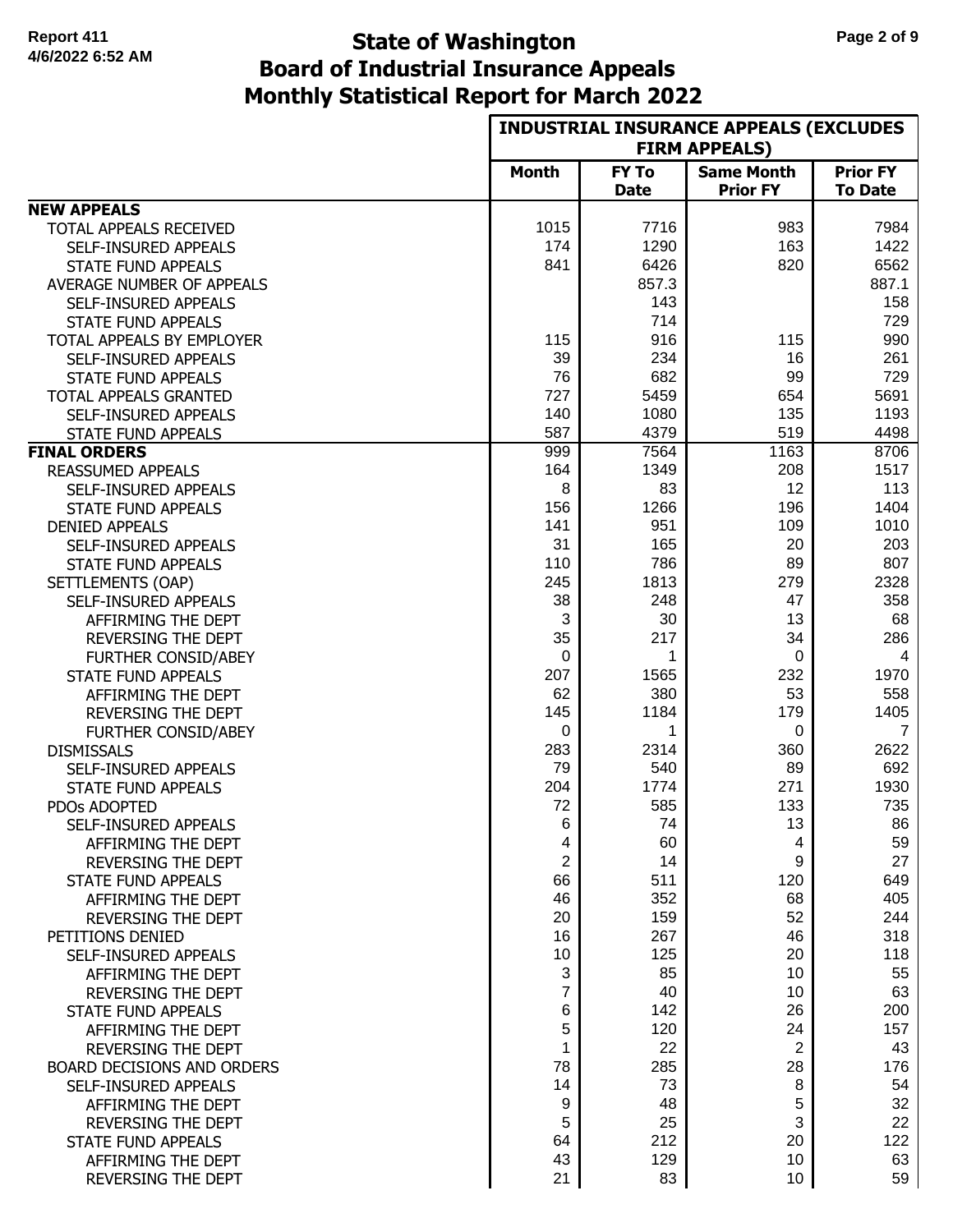# **Monthly Statistical Report for March 2022 State of Washington Page 3 of 9 Board of Industrial Insurance Appeals**

|                                               |              |                  | <b>INDUSTRIAL INSURANCE APPEALS (EXCLUDES</b><br><b>FIRM APPEALS)</b> |                 |
|-----------------------------------------------|--------------|------------------|-----------------------------------------------------------------------|-----------------|
|                                               | <b>Month</b> | <b>FY To</b>     | <b>Same Month</b>                                                     | <b>Prior FY</b> |
|                                               |              | <b>Date</b>      | <b>Prior FY</b>                                                       | <b>To Date</b>  |
| <b>CASE LOAD AT END OF MONTH</b>              | 5376         |                  | 5464                                                                  |                 |
| SELF-INSURED APPEALS                          | 1280         |                  | 1298                                                                  |                 |
| <b>STATE FUND APPEALS</b>                     | 4096         |                  | 4166                                                                  |                 |
| <b>TOTAL PDOS ISSUED</b>                      | 141          | 1194             | 197                                                                   | 1332            |
| <b>SELF-INSURED APPEALS</b>                   | 36           | 285              | 22                                                                    | 275             |
| <b>STATE FUND APPEALS</b>                     | 105          | 909              | 175                                                                   | 1057            |
| <b>RESULTS OF FINAL ORDERS</b>                | 694          | 5264             | 846                                                                   | 6179            |
| SELF-INSURED APPEALS                          | 147          | 1060             | 177                                                                   | 1308            |
| AFFIRMING THE DEPT                            | 98           | 763              | 121                                                                   | 906             |
| <b>REVERSING THE DEPT</b>                     | 49           | 296              | 56                                                                    | 398             |
| <b>FURTHER CONSID/ABEY</b>                    | $\Omega$     |                  | $\Omega$                                                              | 4               |
| <b>STATE FUND APPEALS</b>                     | 547          | 4204             | 669                                                                   | 4871            |
| AFFIRMING THE DEPT                            | 360          | 2755             | 426                                                                   | 3113            |
| <b>REVERSING THE DEPT</b>                     | 187          | 1448             | 243                                                                   | 1751            |
| <b>FURTHER CONSID/ABEY</b>                    | $\Omega$     | 1                | $\Omega$                                                              | $\overline{7}$  |
| <b>APPEALED TO SUPERIOR COURT</b>             | 14           | $\overline{273}$ | 35                                                                    | 306             |
| <b>SELF-INSURED APPEALS</b>                   | 9            | 135              | 13                                                                    | 108             |
| <b>STATE FUND APPEALS</b>                     | 5            | 138              | 22                                                                    | 198             |
| <b>JUDGMENTS RETURNED FROM SUPERIOR COURT</b> | 106          | $\overline{271}$ | $\overline{39}$                                                       | 228             |
| <b>JUDGMENTS AFFIRMING THE BOARD</b>          | 74           | 177              | 29                                                                    | 163             |
| JUDGMENTS REVERSING THE BOARD                 | 32           | 94               | 10                                                                    | 65              |
| <b>AVG WEEKS TO COMPLETION</b>                | 34.7         | 32.9             | 33.5                                                                  | 31.9            |
| SETTLEMENTS AND DISMISSALS                    | 27.0         | 25.3             | 26.1                                                                  | 26.1            |
| SELF-INSURED APPEALS                          | 26.8         | 27.2             | 25.6                                                                  | 27.2            |
| <b>STATE FUND APPEALS</b>                     | 27.1         | 24.9             | 26.2                                                                  | 25.8            |
| <b>CONTESTED CASES</b>                        | 58.9         | 60.5             | 56.6                                                                  | 55.5            |
| SELF-INSURED APPEALS                          | 72.7         | 73.9             | 62.0                                                                  | 63.8            |
| <b>STATE FUND APPEALS</b>                     | 55.9         | 56.2             | 55.2                                                                  | 53.3            |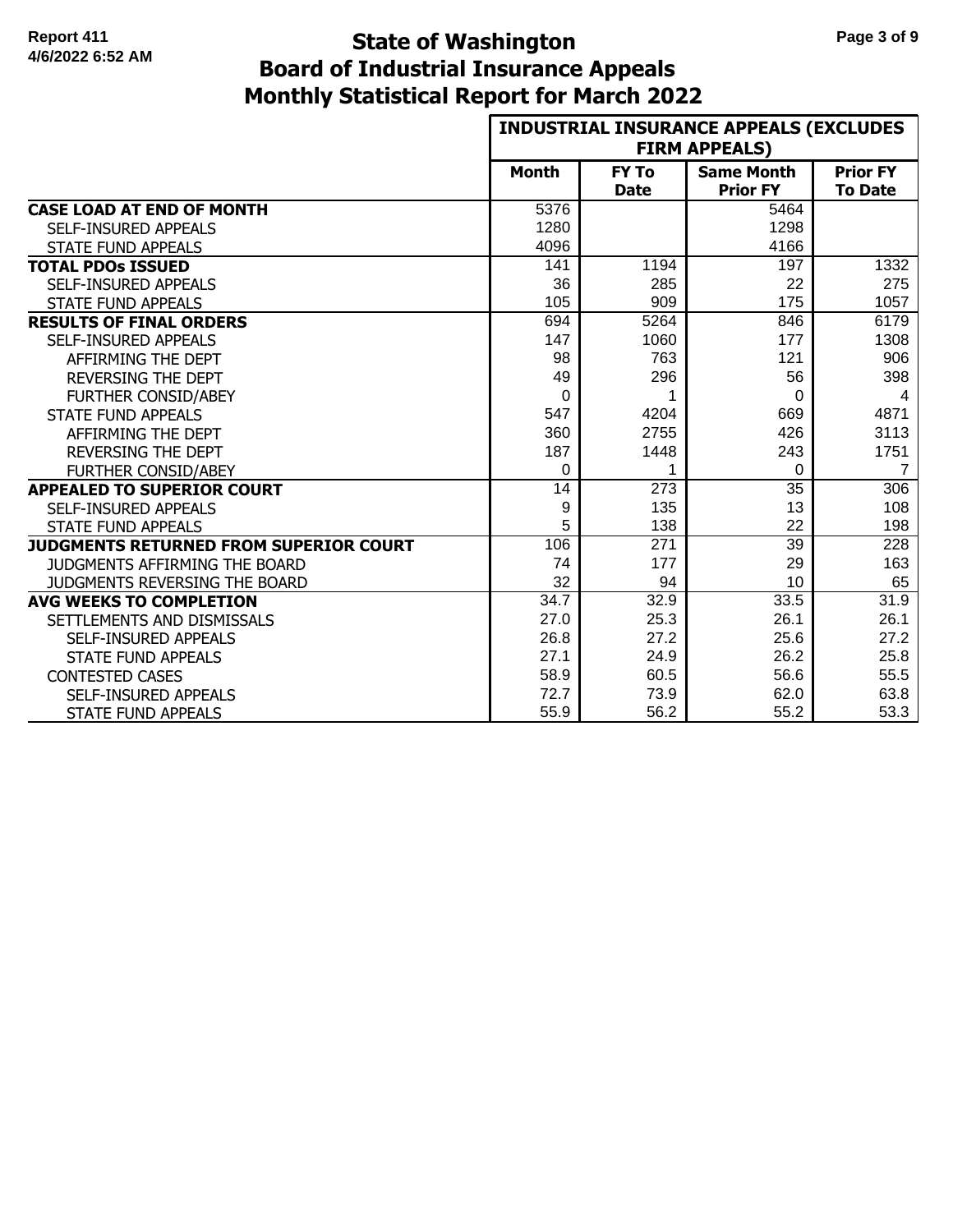# **Monthly Statistical Report for March 2022 State of Washington Page 4 of 9 Board of Industrial Insurance Appeals**

|                                        |                 |                             | <b>FIRM APPEALS</b>                  |                                   |
|----------------------------------------|-----------------|-----------------------------|--------------------------------------|-----------------------------------|
|                                        | <b>Month</b>    | <b>FY To</b><br><b>Date</b> | <b>Same Month</b><br><b>Prior FY</b> | <b>Prior FY</b><br><b>To Date</b> |
| <b>NEW APPEALS</b>                     |                 |                             |                                      |                                   |
| TOTAL APPEALS RECEIVED                 | 12              | 105                         | 15                                   | 77                                |
| AVERAGE NUMBER OF APPEALS              |                 | 11.7                        |                                      | 8.6                               |
| TOTAL APPEALS GRANTED                  | 5               | 43                          | 7                                    | 46                                |
| <b>FINAL ORDERS</b>                    | $\overline{11}$ | 116                         | $\overline{15}$                      | 104                               |
| <b>REASSUMED APPEALS</b>               | 0               | 1                           | 0                                    | 0                                 |
| <b>DENIED APPEALS</b>                  | 6               | 65                          | 8                                    | 31                                |
| SETTLEMENTS (OAP)                      | 0               | 6                           | 0                                    | $\,6\,$                           |
| AFFIRMING THE DEPT                     | 0               | 0                           | 0                                    | 0                                 |
| <b>REVERSING THE DEPT</b>              | 0               | 6                           | 0                                    | 6                                 |
| <b>FURTHER CONSID/ABEY</b>             | 0               | 0                           | 0                                    | $\mathbf 0$                       |
| <b>DISMISSALS</b>                      | 3               | 25                          | 2                                    | 38                                |
| PDOs ADOPTED                           | 0               | 15                          | 4                                    | 20                                |
| AFFIRMING THE DEPT                     | 0               | 13                          | 4                                    | 16                                |
| <b>REVERSING THE DEPT</b>              | 0               | 2                           | 0                                    | 4                                 |
| PETITIONS DENIED                       |                 | $\overline{2}$              |                                      | 6                                 |
| AFFIRMING THE DEPT                     |                 | 1                           |                                      | 5                                 |
| <b>REVERSING THE DEPT</b>              | $\Omega$        | 1                           | 0                                    | $\mathbf 1$                       |
| <b>BOARD DECISIONS AND ORDERS</b>      |                 | $\overline{2}$              | 0                                    | 3                                 |
| AFFIRMING THE DEPT                     | 0               | 1                           | 0                                    | $\overline{\mathbf{c}}$           |
| REVERSING THE DEPT                     | 1               | 1                           | $\Omega$                             | 1                                 |
| <b>CASE LOAD AT END OF MONTH</b>       | $\overline{57}$ |                             | 62                                   |                                   |
| <b>TOTAL PDOS ISSUED</b>               | 0               | $\overline{15}$             | 1                                    | $\overline{25}$                   |
| <b>RESULTS OF FINAL ORDERS</b>         | $\overline{5}$  | 50                          | $\overline{7}$                       | $\overline{73}$                   |
| AFFIRMING THE DEPT                     | 4               | 40                          | 7                                    | 61                                |
| <b>REVERSING THE DEPT</b>              | 1               | 10                          | 0                                    | 12                                |
| <b>FURTHER CONSID/ABEY</b>             | 0               | 0                           | 0                                    | $\mathbf 0$                       |
| <b>APPEALED TO SUPERIOR COURT</b>      | 0               | 1                           | $\mathbf 0$                          | $\overline{5}$                    |
| JUDGMENTS RETURNED FROM SUPERIOR COURT | $\overline{5}$  | $\overline{12}$             | $\Omega$                             | $\overline{2}$                    |
| JUDGMENTS AFFIRMING THE BOARD          | 5               | 11                          | 0                                    | $\overline{2}$                    |
| JUDGMENTS REVERSING THE BOARD          | 0               | 1                           | $\Omega$                             | 0                                 |
| <b>AVG WEEKS TO COMPLETION</b>         | 52.3            | 39.0                        | 47.4                                 | 42.8                              |
| SETTLEMENTS AND DISMISSALS             | 11.2            | 25.2                        | 36.9                                 | 35.7                              |
| <b>CONTESTED CASES</b>                 | 114.1           | 61.5                        | 51.6                                 | 53.5                              |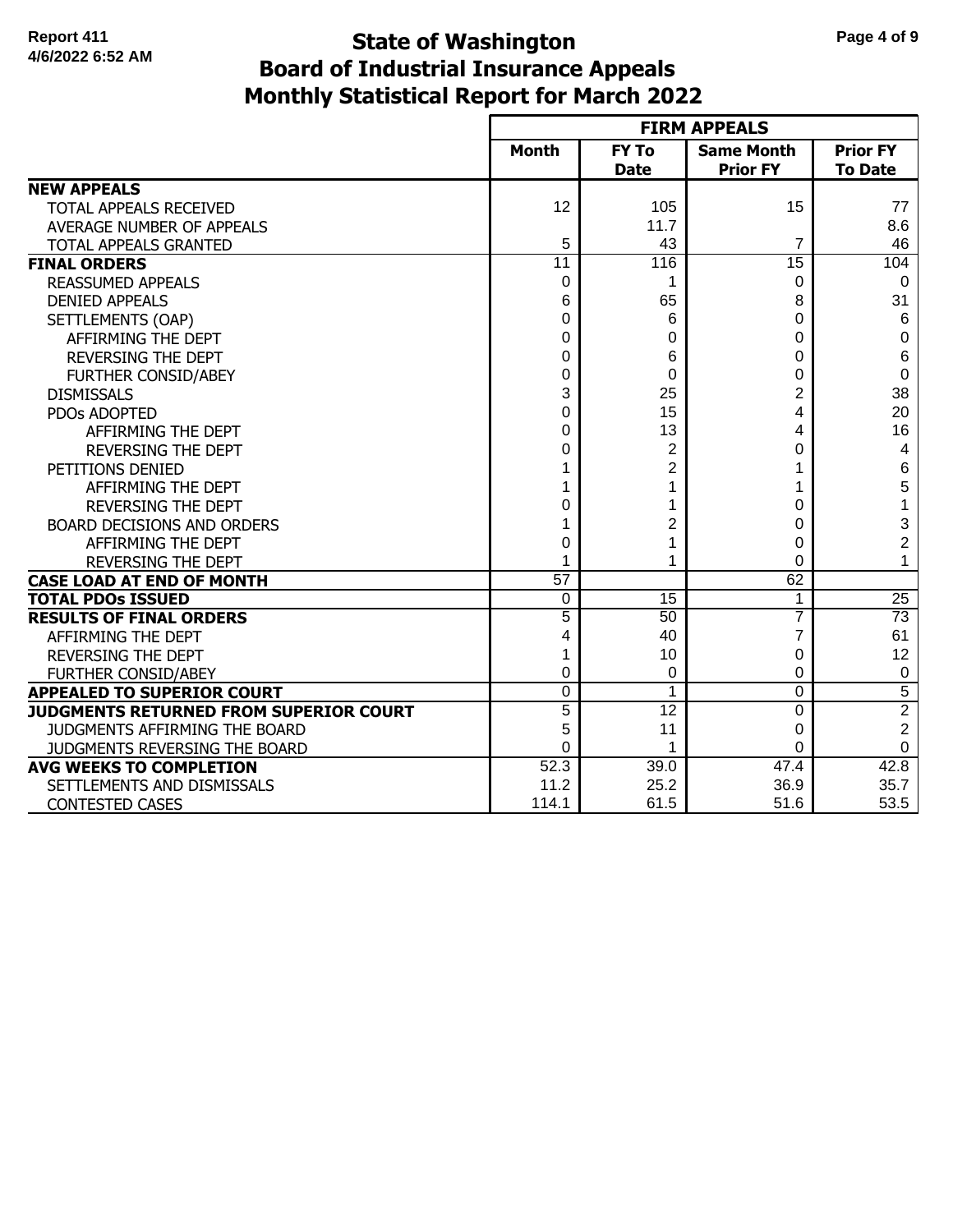# **Monthly Statistical Report for March 2022 State of Washington Page 5 of 9 Board of Industrial Insurance Appeals**

|                                        |                  |                             | <b>WISHA APPEALS</b>                 |                                   |
|----------------------------------------|------------------|-----------------------------|--------------------------------------|-----------------------------------|
|                                        | <b>Month</b>     | <b>FY To</b><br><b>Date</b> | <b>Same Month</b><br><b>Prior FY</b> | <b>Prior FY</b><br><b>To Date</b> |
| <b>NEW APPEALS</b>                     |                  |                             |                                      |                                   |
| TOTAL APPEALS RECEIVED                 | 22               | 205                         | 32                                   | 169                               |
| AVERAGE NUMBER OF APPEALS              |                  | 22.8                        |                                      | 18.8                              |
| TOTAL APPEALS GRANTED                  | 28               | 207                         | 28                                   | 160                               |
| <b>FINAL ORDERS</b>                    | $\overline{25}$  | 168                         | $\overline{20}$                      | 147                               |
| <b>REASSUMED APPEALS</b>               | 0                | 0                           | 0                                    | 0                                 |
| <b>DENIED APPEALS</b>                  | 0                | 0                           | $\Omega$                             | 0                                 |
| SETTLEMENTS (OAP)                      | 10               | 91                          | 13                                   | 88                                |
| AFFIRMING THE DEPT                     | $\Omega$         | 0                           | 1                                    | $\overline{2}$                    |
| <b>REVERSING THE DEPT</b>              | 6                | 42                          | 7                                    | 50                                |
| FURTHER CONSID/ABEY                    | 4                | 49                          | 5                                    | 36                                |
| <b>DISMISSALS</b>                      | 5                | 26                          | 2                                    | 23                                |
| PDOs ADOPTED                           | 8                | 31                          | 0                                    | 16                                |
| AFFIRMING THE DEPT                     | 3                | 11                          | 0                                    | 11                                |
| <b>REVERSING THE DEPT</b>              | 5                | 20                          | 0                                    | 5                                 |
| PETITIONS DENIED                       | 2                | 14                          | 2                                    | 12                                |
| AFFIRMING THE DEPT                     | 2                | 13                          | 2                                    | $\boldsymbol{9}$                  |
| <b>REVERSING THE DEPT</b>              | $\Omega$         | 1                           | $\Omega$                             | 3                                 |
| BOARD DECISIONS AND ORDERS             | 0                | 6                           | 3                                    | 8                                 |
| AFFIRMING THE DEPT                     | $\Omega$         | 4                           | 2                                    | 4                                 |
| <b>REVERSING THE DEPT</b>              | $\Omega$         | $\overline{2}$              |                                      | 4                                 |
| <b>CASE LOAD AT END OF MONTH</b>       | $\overline{261}$ |                             | 229                                  |                                   |
| <b>TOTAL PDOs ISSUED</b>               | 8                | 49                          | 6                                    | 39                                |
| <b>RESULTS OF FINAL ORDERS</b>         | 25               | 168                         | 20                                   | 147                               |
| AFFIRMING THE DEPT                     | 10               | 54                          | 7                                    | 49                                |
| <b>REVERSING THE DEPT</b>              | 11               | 65                          | 8                                    | 62                                |
| <b>FURTHER CONSID/ABEY</b>             | 4                | 49                          | 5                                    | 36                                |
| <b>APPEALED TO SUPERIOR COURT</b>      | 1                | $\overline{13}$             | 4                                    | 16                                |
| JUDGMENTS RETURNED FROM SUPERIOR COURT | 14               | $\overline{33}$             | 6                                    | 20                                |
| JUDGMENTS AFFIRMING THE BOARD          | 12               | 25                          | 5                                    | 17                                |
| JUDGMENTS REVERSING THE BOARD          | $\overline{2}$   | 8                           |                                      | 3                                 |
| <b>AVG WEEKS TO COMPLETION</b>         | 40.4             | 39.6                        | 46.5                                 | 46.0                              |
| SETTLEMENTS AND DISMISSALS             | 27.3             | 30.2                        | 42.0                                 | 35.9                              |
| <b>CONTESTED CASES</b>                 | 59.9             | 61.2                        | 60.0                                 | 77.1                              |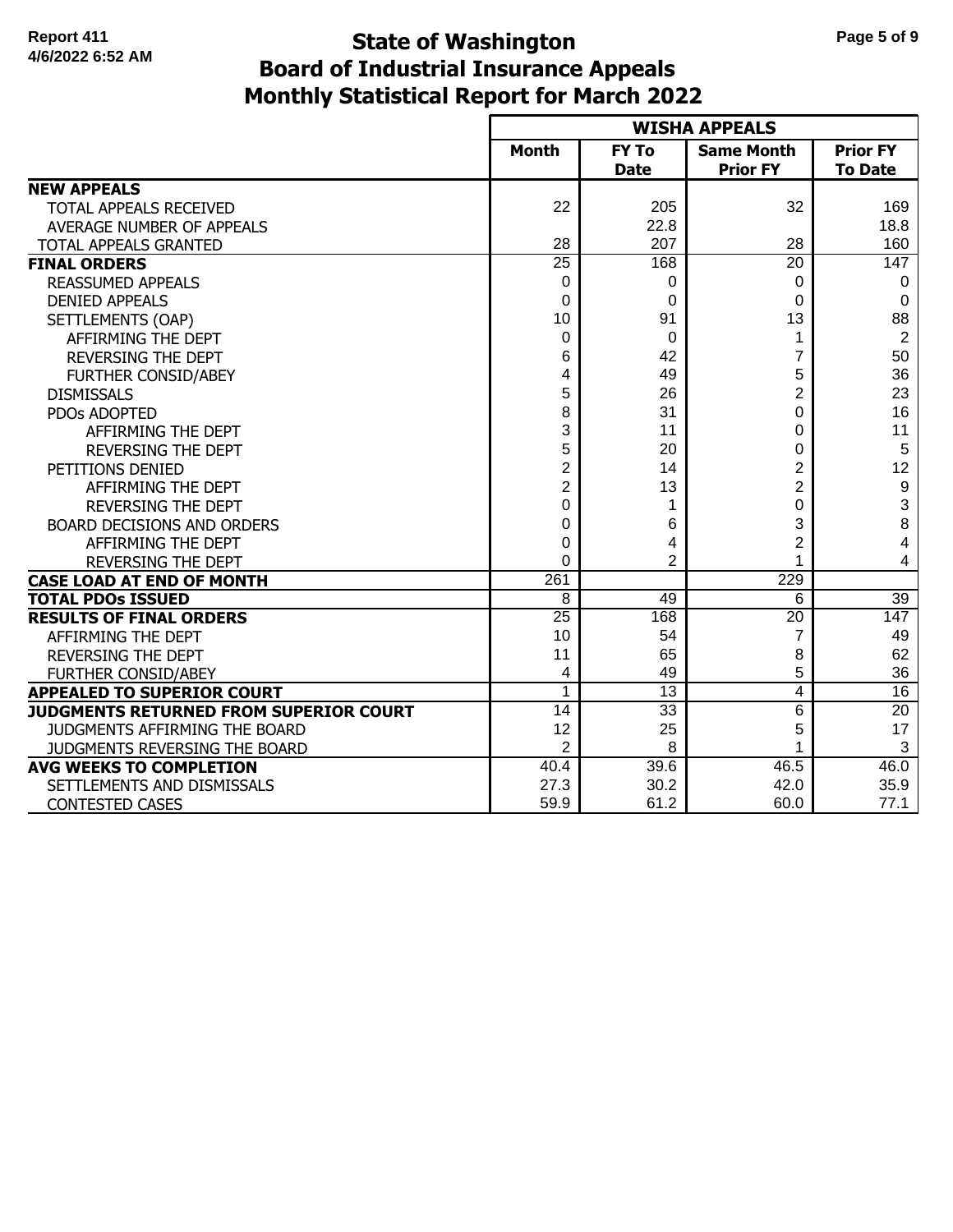# **Monthly Statistical Report for March 2022 State of Washington Page 6 of 9 Board of Industrial Insurance Appeals**

|                                        |                 |                             | <b>CRIME VICTIM APPEALS</b>          |                                   |
|----------------------------------------|-----------------|-----------------------------|--------------------------------------|-----------------------------------|
|                                        | <b>Month</b>    | <b>FY To</b><br><b>Date</b> | <b>Same Month</b><br><b>Prior FY</b> | <b>Prior FY</b><br><b>To Date</b> |
| <b>NEW APPEALS</b>                     |                 |                             |                                      |                                   |
| TOTAL APPEALS RECEIVED                 | 8               | 57                          | 4                                    | 43                                |
| AVERAGE NUMBER OF APPEALS              |                 | 6.3                         |                                      | 4.8                               |
| TOTAL APPEALS GRANTED                  | 4               | 25                          | 2                                    | 12                                |
| <b>FINAL ORDERS</b>                    | 6               | $\overline{55}$             | $6\overline{6}$                      | 40                                |
| <b>REASSUMED APPEALS</b>               | 3               | 20                          | 5                                    | 22                                |
| <b>DENIED APPEALS</b>                  | 2               | 8                           |                                      | 11                                |
| SETTLEMENTS (OAP)                      | $\Omega$        | 3                           | 0                                    | 1                                 |
| AFFIRMING THE DEPT                     | 0               | 0                           | 0                                    | 0                                 |
| <b>REVERSING THE DEPT</b>              | 0               | 3                           | 0                                    | 1                                 |
| FURTHER CONSID/ABEY                    | 0               | 0                           | 0                                    | 0                                 |
| <b>DISMISSALS</b>                      | 0               | 18                          | 0                                    | 2                                 |
| <b>PDOs ADOPTED</b>                    |                 | 5                           | 0                                    | 3                                 |
| AFFIRMING THE DEPT                     |                 | 5                           | 0                                    | 3                                 |
| <b>REVERSING THE DEPT</b>              | 0               | 0                           | 0                                    | 0                                 |
| PETITIONS DENIED                       | 0               | 1                           | 0                                    | 1                                 |
| AFFIRMING THE DEPT                     | 0               | 0                           | 0                                    | 1                                 |
| <b>REVERSING THE DEPT</b>              | 0               | 1                           | 0                                    | 0                                 |
| <b>BOARD DECISIONS AND ORDERS</b>      | 0               | 0                           | 0                                    | 0                                 |
| AFFIRMING THE DEPT                     | 0               | 0                           | 0                                    | 0                                 |
| <b>REVERSING THE DEPT</b>              | 0               | 0                           | 0                                    | 0                                 |
| <b>CASE LOAD AT END OF MONTH</b>       | $\overline{11}$ |                             | 11                                   |                                   |
| <b>TOTAL PDOS ISSUED</b>               | 0               | 7                           | 1                                    | $\overline{5}$                    |
| <b>RESULTS OF FINAL ORDERS</b>         |                 | 27                          | $\Omega$                             | 7                                 |
| AFFIRMING THE DEPT                     |                 | 23                          | 0                                    | 6                                 |
| <b>REVERSING THE DEPT</b>              | 0               | 4                           | 0                                    | 1                                 |
| <b>FURTHER CONSID/ABEY</b>             | 0               | 0                           | 0                                    | 0                                 |
| <b>APPEALED TO SUPERIOR COURT</b>      | $\Omega$        | 0                           | $\Omega$                             | 0                                 |
| JUDGMENTS RETURNED FROM SUPERIOR COURT | $\Omega$        | 0                           | $\Omega$                             | $\overline{0}$                    |
| JUDGMENTS AFFIRMING THE BOARD          | 0               | 0                           | $\Omega$                             | 0                                 |
| JUDGMENTS REVERSING THE BOARD          | $\Omega$        | 0                           | 0                                    | 0                                 |
| <b>AVG WEEKS TO COMPLETION</b>         | 47.6            | 28.6                        | 0.0                                  | 33.4                              |
| SETTLEMENTS AND DISMISSALS             | 0.0             | 21.9                        | 0.0                                  | 23.6                              |
| <b>CONTESTED CASES</b>                 | 47.6            | 52.4                        | 0.0                                  | 40.8                              |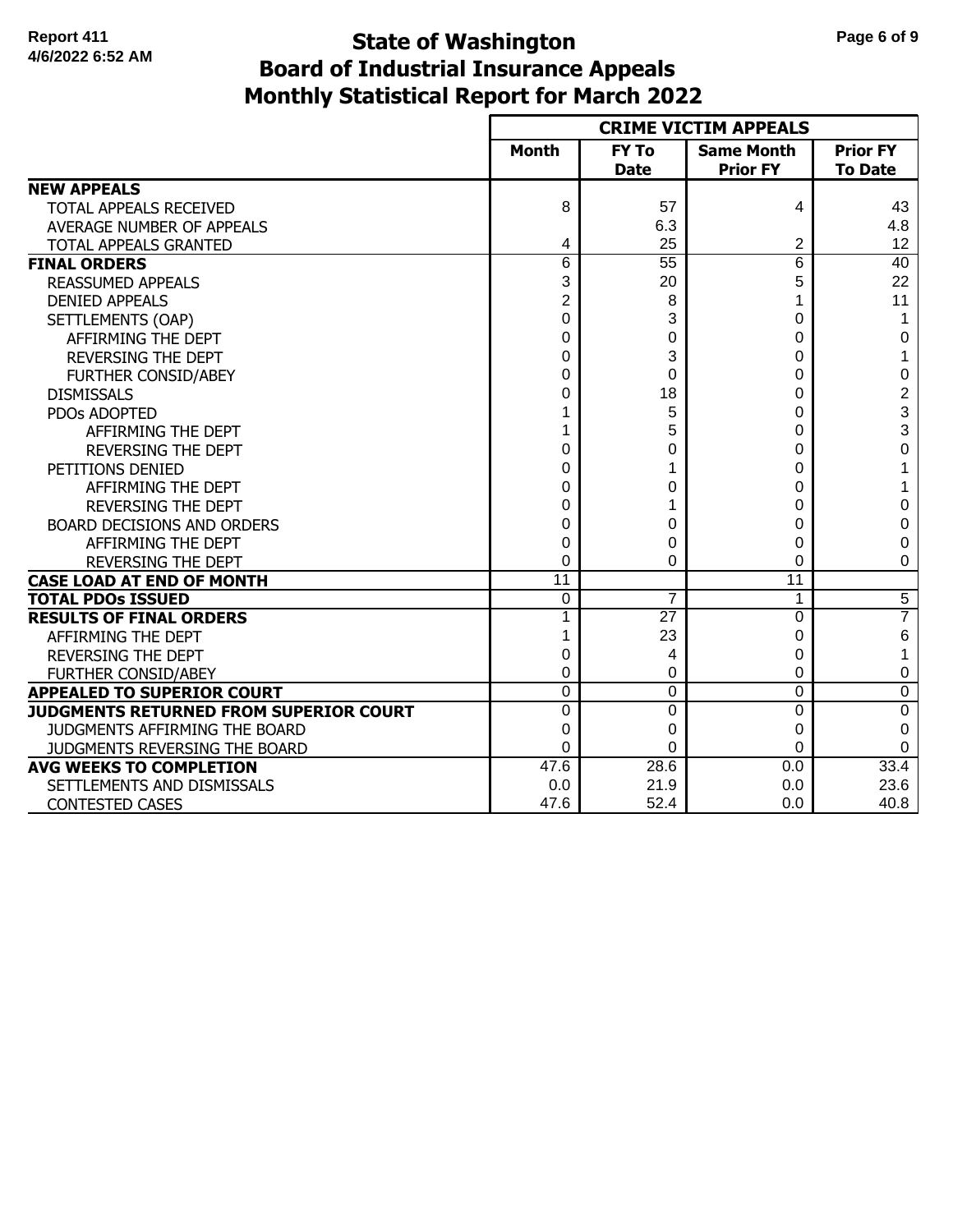# **Monthly Statistical Report for March 2022 State of Washington Page 7 of 9 Board of Industrial Insurance Appeals**

|                                        |                |                             | <b>RIGHT TO KNOW APPEALS</b>         |                                   |
|----------------------------------------|----------------|-----------------------------|--------------------------------------|-----------------------------------|
|                                        | <b>Month</b>   | <b>FY To</b><br><b>Date</b> | <b>Same Month</b><br><b>Prior FY</b> | <b>Prior FY</b><br><b>To Date</b> |
| <b>NEW APPEALS</b>                     |                |                             |                                      |                                   |
| TOTAL APPEALS RECEIVED                 | $\Omega$       | 0                           | 0                                    | 0                                 |
| AVERAGE NUMBER OF APPEALS              |                |                             |                                      |                                   |
| TOTAL APPEALS GRANTED                  | 0              | 0                           | 0                                    | 0                                 |
| <b>FINAL ORDERS</b>                    | $\overline{0}$ | $\overline{0}$              | $\mathbf 0$                          | $\overline{0}$                    |
| <b>REASSUMED APPEALS</b>               | 0              | 0                           | 0                                    | 0                                 |
| <b>DENIED APPEALS</b>                  | 0              | 0                           | 0                                    | 0                                 |
| SETTLEMENTS (OAP)                      | 0              | 0                           | 0                                    | 0                                 |
| AFFIRMING THE DEPT                     | 0              | 0                           | 0                                    | 0                                 |
| <b>REVERSING THE DEPT</b>              | 0              | 0                           | 0                                    | 0                                 |
| FURTHER CONSID/ABEY                    | 0              | 0                           | 0                                    | 0                                 |
| <b>DISMISSALS</b>                      | 0              | 0                           | 0                                    | 0                                 |
| PDOs ADOPTED                           | 0              | 0                           | 0                                    | 0                                 |
| AFFIRMING THE DEPT                     | 0              | 0                           | 0                                    | 0                                 |
| <b>REVERSING THE DEPT</b>              | 0              | 0                           | 0                                    | 0                                 |
| PETITIONS DENIED                       | 0              | 0                           | 0                                    | 0                                 |
| AFFIRMING THE DEPT                     | 0              | 0                           | 0                                    | 0                                 |
| <b>REVERSING THE DEPT</b>              | 0              | 0                           | 0                                    | 0                                 |
| BOARD DECISIONS AND ORDERS             | 0              | 0                           | 0                                    | 0                                 |
| AFFIRMING THE DEPT                     | 0              | 0                           | 0                                    | 0                                 |
| REVERSING THE DEPT                     | 0              | 0                           | 0                                    | 0                                 |
| <b>CASE LOAD AT END OF MONTH</b>       |                |                             |                                      |                                   |
| <b>TOTAL PDOs ISSUED</b>               | $\Omega$       | 0                           | $\Omega$                             | 0                                 |
| <b>RESULTS OF FINAL ORDERS</b>         | $\Omega$       | 0                           | $\Omega$                             | $\overline{0}$                    |
| AFFIRMING THE DEPT                     | 0              | 0                           | 0                                    | 0                                 |
| REVERSING THE DEPT                     | 0              | 0                           | 0                                    | 0                                 |
| <b>FURTHER CONSID/ABEY</b>             | 0              | 0                           | 0                                    | 0                                 |
| <b>APPEALED TO SUPERIOR COURT</b>      | $\Omega$       | 0                           | $\Omega$                             | 0                                 |
| JUDGMENTS RETURNED FROM SUPERIOR COURT | $\Omega$       | 0                           | $\Omega$                             | 0                                 |
| JUDGMENTS AFFIRMING THE BOARD          | 0              | 0                           | 0                                    | 0                                 |
| JUDGMENTS REVERSING THE BOARD          | 0              | 0                           | 0                                    | 0                                 |
| <b>AVG WEEKS TO COMPLETION</b>         | 0.0            | $\overline{0.0}$            | 0.0                                  | 0.0                               |
| SETTLEMENTS AND DISMISSALS             | 0.0            | 0.0                         | 0.0                                  | 0.0                               |
| <b>CONTESTED CASES</b>                 | 0.0            | 0.0                         | 0.0                                  | 0.0                               |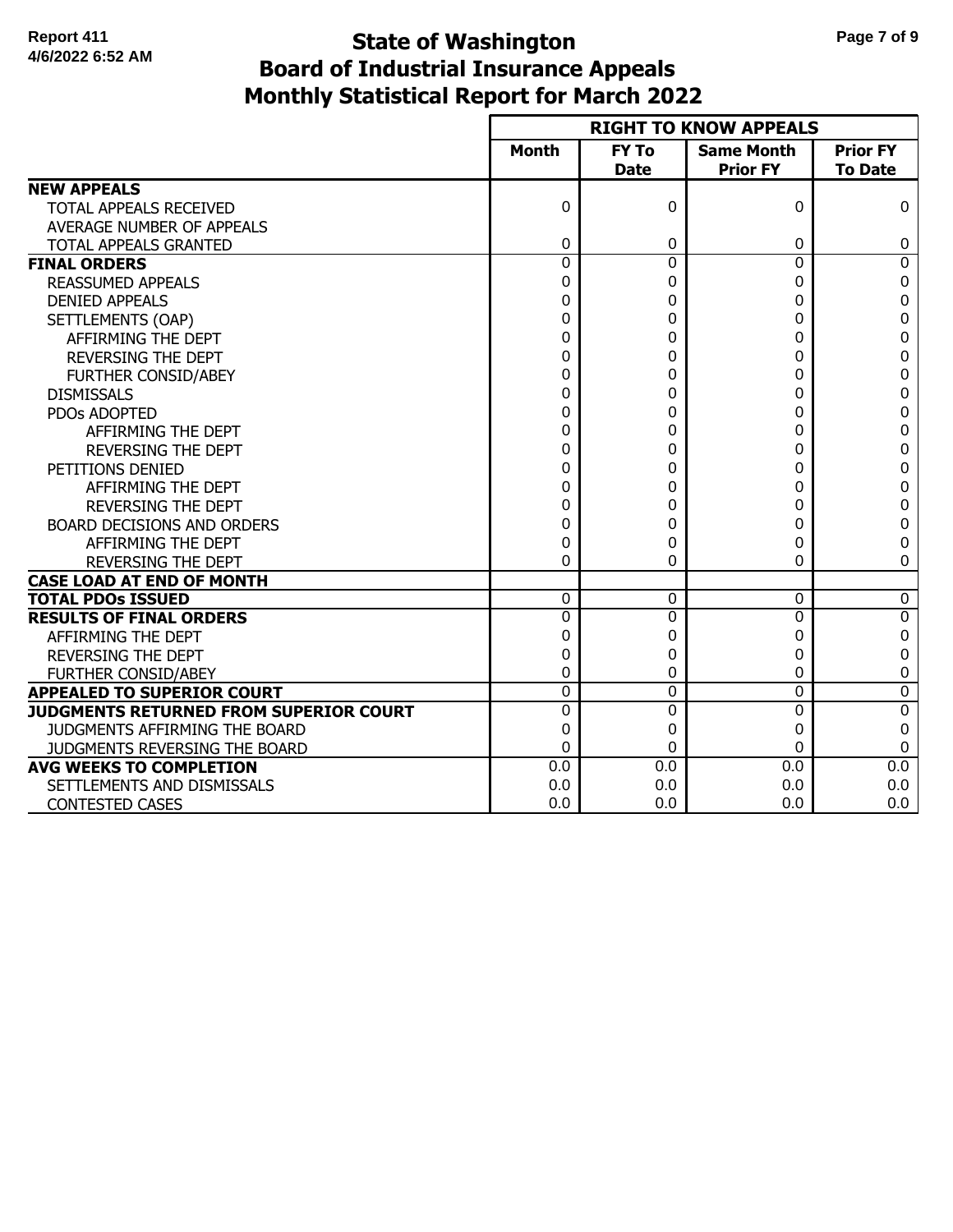#### **Monthly Statistical Report for March 2022 State of Washington Page 8 of 9 Board of Industrial Insurance Appeals**

|                             |                |                | <b>INTEREST ORDERS</b> |                  |
|-----------------------------|----------------|----------------|------------------------|------------------|
|                             | <b>Month</b>   | <b>FY To</b>   | <b>Same Month</b>      | <b>Prior FY</b>  |
|                             |                | <b>Date</b>    | <b>Prior FY</b>        | <b>To Date</b>   |
| <b>INTEREST ORDERS</b>      | 67             | 739            | 92                     | 778              |
| SETTLEMENTS (OAP)           | 49             | 540            | 76                     | 584              |
| SELF-INSURED APPEALS        | $\overline{2}$ | 9              | 1                      | $\overline{7}$   |
| AFFIRMING THE DEPT          | 0              | 0              | 0                      | 0                |
| <b>REVERSING THE DEPT</b>   | $\overline{2}$ | 9              | 1                      | 7                |
| FURTHER CONSID/ABEY         | 0              | 0              | 0                      | $\mathbf 0$      |
| <b>STATE FUND APPEALS</b>   | 47             | 531            | 75                     | 577              |
| AFFIRMING THE DEPT          | 4              | 139            | 15                     | 142              |
| REVERSING THE DEPT          | 43             | 392            | 60                     | 435              |
| FURTHER CONSID/ABEY         | 0              | 0              | 0                      | $\mathbf 0$      |
| <b>DISMISSALS</b>           | $\overline{2}$ | 21             | 7                      | 32               |
| SELF-INSURED APPEALS        | 0              | 5              | 5                      | $\overline{7}$   |
| <b>STATE FUND APPEALS</b>   | $\overline{2}$ | 16             | 2                      | 25               |
| PDOs ADOPTED                | 13             | 107            | 4                      | 87               |
| SELF-INSURED APPEALS        | 0              | 3              | 0                      | 3                |
| AFFIRMING THE DEPT          | 0              | 0              | 0                      | $\boldsymbol{0}$ |
| <b>REVERSING THE DEPT</b>   | 0              | 3              | 0                      | 3                |
| <b>STATE FUND APPEALS</b>   | 13             | 104            | 4                      | 84               |
| AFFIRMING THE DEPT          | 0              | 19             |                        | 9                |
| REVERSING THE DEPT          | 13             | 85             | 3                      | 75               |
| PETITIONS DENIED            | 1              | 42             | 3                      | 40               |
| <b>SELF-INSURED APPEALS</b> | 0              | 14             | 2                      | 12               |
| AFFIRMING THE DEPT          | 0              | $\overline{7}$ | 0                      | $\mathbf{1}$     |
| <b>REVERSING THE DEPT</b>   | 0              | $\overline{7}$ | 2                      | 11               |
| <b>STATE FUND APPEALS</b>   | 1              | 28             | 1                      | 28               |
| AFFIRMING THE DEPT          | 0              | $\overline{7}$ | 0                      | $6\phantom{1}6$  |
| <b>REVERSING THE DEPT</b>   | 1              | 21             |                        | 22               |
| BOARD DECISIONS AND ORDERS  | $\overline{2}$ | 29             | 2                      | 35               |
| SELF-INSURED APPEALS        | 0              | 7              | 0                      | 6                |
| AFFIRMING THE DEPT          | 0              | 1              | 0                      | $\mathbf 1$      |
| <b>REVERSING THE DEPT</b>   | 0              | 6              | 0                      | 5                |
| <b>STATE FUND APPEALS</b>   | $\overline{2}$ | 22             | 2                      | 29               |
| AFFIRMING THE DEPT          | 0              | 8              | 0                      | 2                |
| REVERSING THE DEPT          | $\overline{2}$ | 14             | 2                      | 27               |